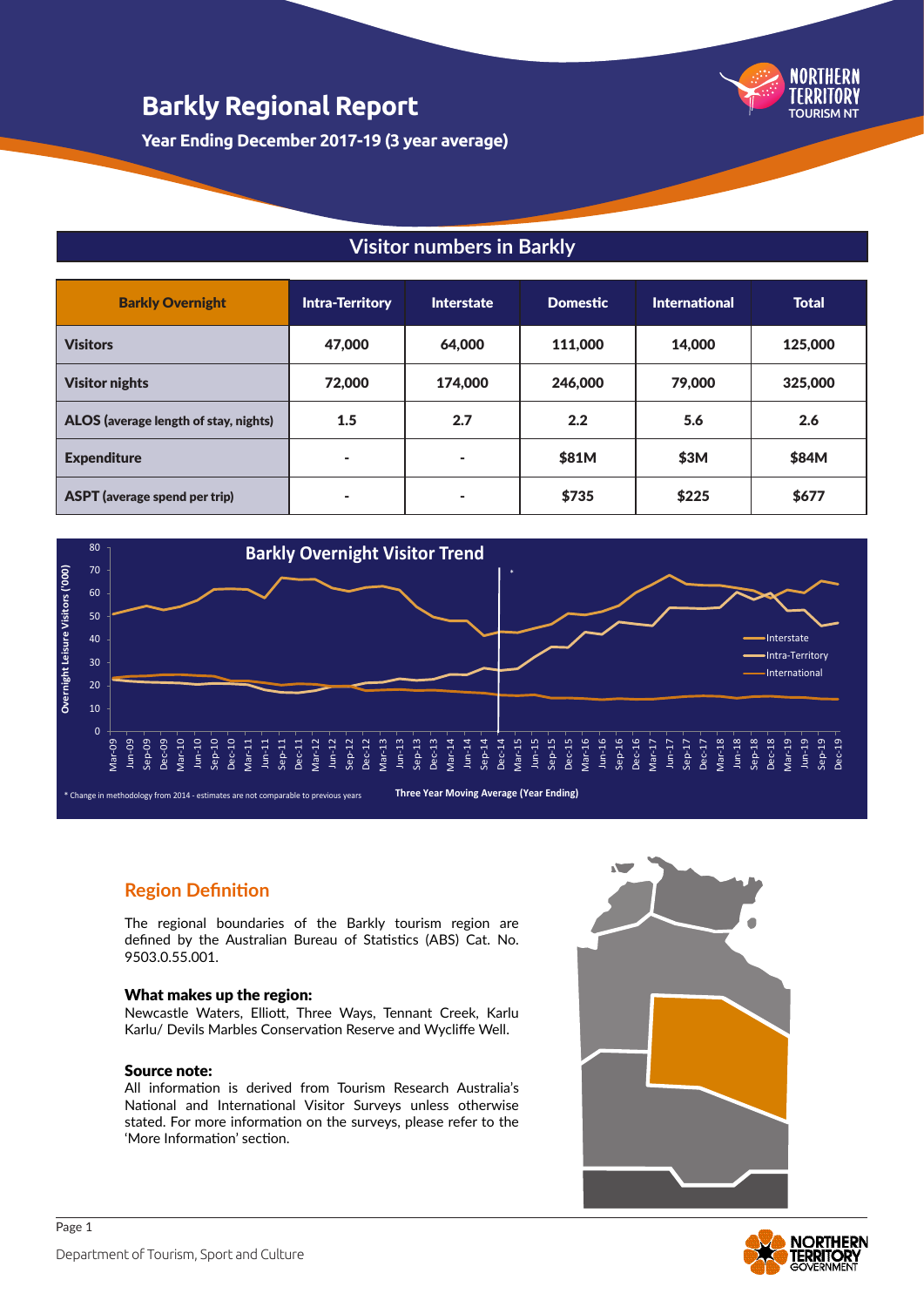**Year Ending December 2017-19 (3 year average)**

| <b>Country of Origin</b> | <b>Visitors</b> | <b>Visitor nights</b> | <b>ALOS</b> (nights) |
|--------------------------|-----------------|-----------------------|----------------------|
| <b>International</b>     | 14,000          | 79,000                | 5.6                  |
| Germany                  | 3,000           | 8,000                 | 2.5                  |
| <b>France</b>            | 2,000           | 4,000                 | 2.0                  |
| <b>United Kingdom</b>    | 1,000           | 3,000                 | 2.4                  |
| Switzerland              | 1,000           | 2,000                 | 2.0                  |
| <b>Italy</b>             | 1,000           | 1,000                 | 1.9                  |
| <b>USA</b>               | 1,000           | 3,000                 | 6.1                  |
| Scandinavia              | 1,000           | 1,000                 | 1.3                  |
| <b>Netherlands</b>       | 1,000           | 1,000                 | 1.7                  |
| Canada                   | 1,000           | 1,000                 | 2.0                  |
| <b>New Zealand</b>       | 1,000           | 2,000                 | 4.9                  |

| <b>State of Origin</b> | <b>Visitors</b> | <b>Visitor nights</b> | <b>ALOS (nights)</b> |
|------------------------|-----------------|-----------------------|----------------------|
| <b>Intra-Territory</b> | 47,000          | 72,000                | 1.5                  |
| <b>Interstate</b>      | 64,000          | 174,000               | 2.7                  |
| <b>QLD</b>             | 18,000          | 35,000                | 2.0                  |
| <b>VIC</b>             | 17,000          | 49,000                | 2.8                  |
| <b>NSW</b>             | 13,000          | 24,000                | 1.9                  |
| <b>SA</b>              | 10,000          | 48,000                | 4.8                  |
| <b>WA</b>              | 3,000           | 12,000                | 3.6                  |
| <b>TAS</b>             | 2,000           | 4,000                 | 2.2                  |
| <b>ACT</b>             | 1,000           | 1,000                 | 1.0                  |

TOURISM NT

**NORTHERN** TERRITORY

**WHERE do visitors come from and WHY?**

| <b>Purpose of Visit</b>                  | Intra-<br><b>Territory</b> | <b>Interstate</b> | <b>Domestic</b> | <b>International</b> | <b>Total</b> |
|------------------------------------------|----------------------------|-------------------|-----------------|----------------------|--------------|
| <b>Holiday</b>                           | 12,000                     | 40,000            | 52,000          | 13,000               | 65,000       |
| <b>Visiting friends</b><br>and relatives | 7,000                      | 2,000             | 9,000           | 1,000                | 9,000        |
| <b>Business</b>                          | 24,000                     | 18,000            | 42,000          | 1,000                | 42,000       |
| Other reasons*                           | 5,000                      | 5,000             | 10,000          | 1,000                | 10,000       |

### **Barkly Source Markets**



\*Includes employment, education, other reason, no other reason and in transit.

15%

18%

**WHAT time of year do visitors come?**

15%

**Intra-Territory**

52%





**International** 



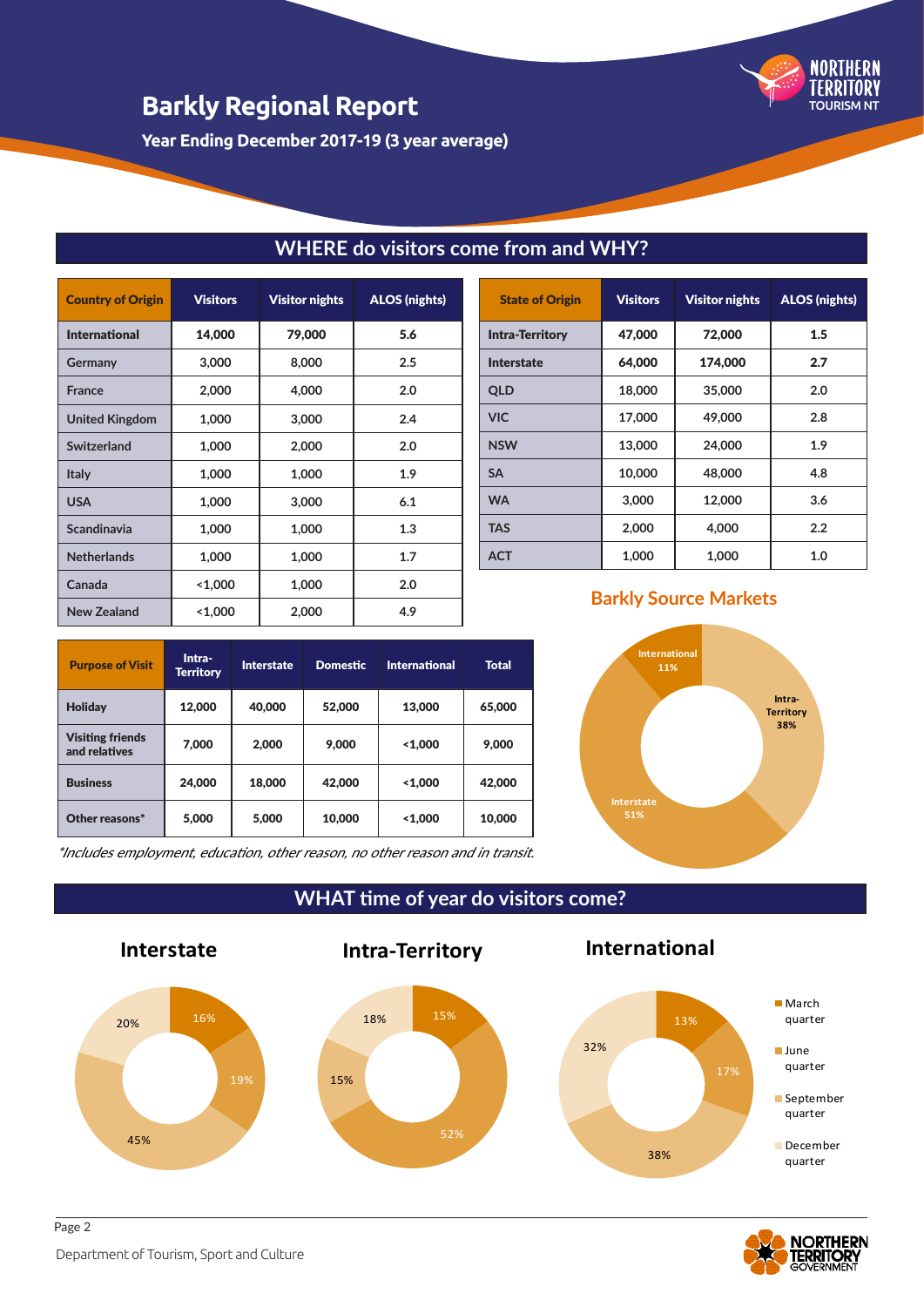**Year Ending December 2017-19 (3 year average)**

## **WHO are our visitors travelling with?**



## **WHAT age are our visitors?**





TOURISM NT

NORTHERN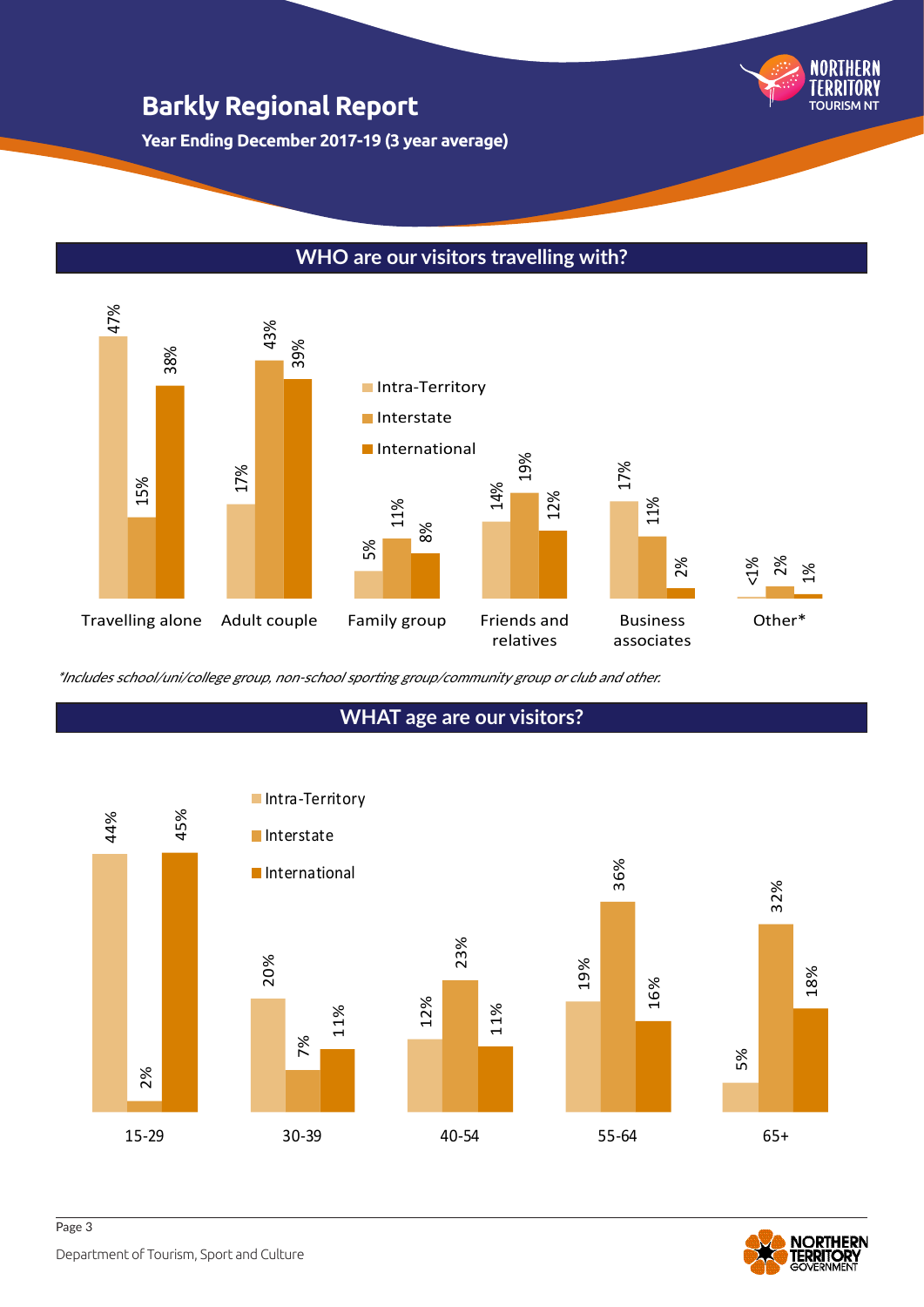**Year Ending December 2017-19 (3 year average)**

#### **WHAT transportation\* did they use to get here and around?**



\*Transportation refers to stopover transportation and includes transportation used to arrive and used within the region. \*\*Includes long distance transport, local transport, other land transport, water transport, other transport and not stated/asked.

### **WHERE else did they go in the Territory?**

| <b>Dispersal</b>       | <b>Greater Darwin</b> | Kakadu Arnhem | <b>Katherine Daly</b> | <b>Alice Springs</b><br><b>MacDonnell</b> | Lasseter |
|------------------------|-----------------------|---------------|-----------------------|-------------------------------------------|----------|
| <b>Intra-Territory</b> | 27,000                | 1,000         | 28,000                | 36,000                                    | 11,000   |
| <b>Interstate</b>      | 85,000                | 30,000        | 103,000               | 104,000                                   | 60,000   |
| <b>International</b>   | 31,000                | 16,000        | 31,000                | 33,000                                    | 29,000   |



TOURISM NT

NORTHERN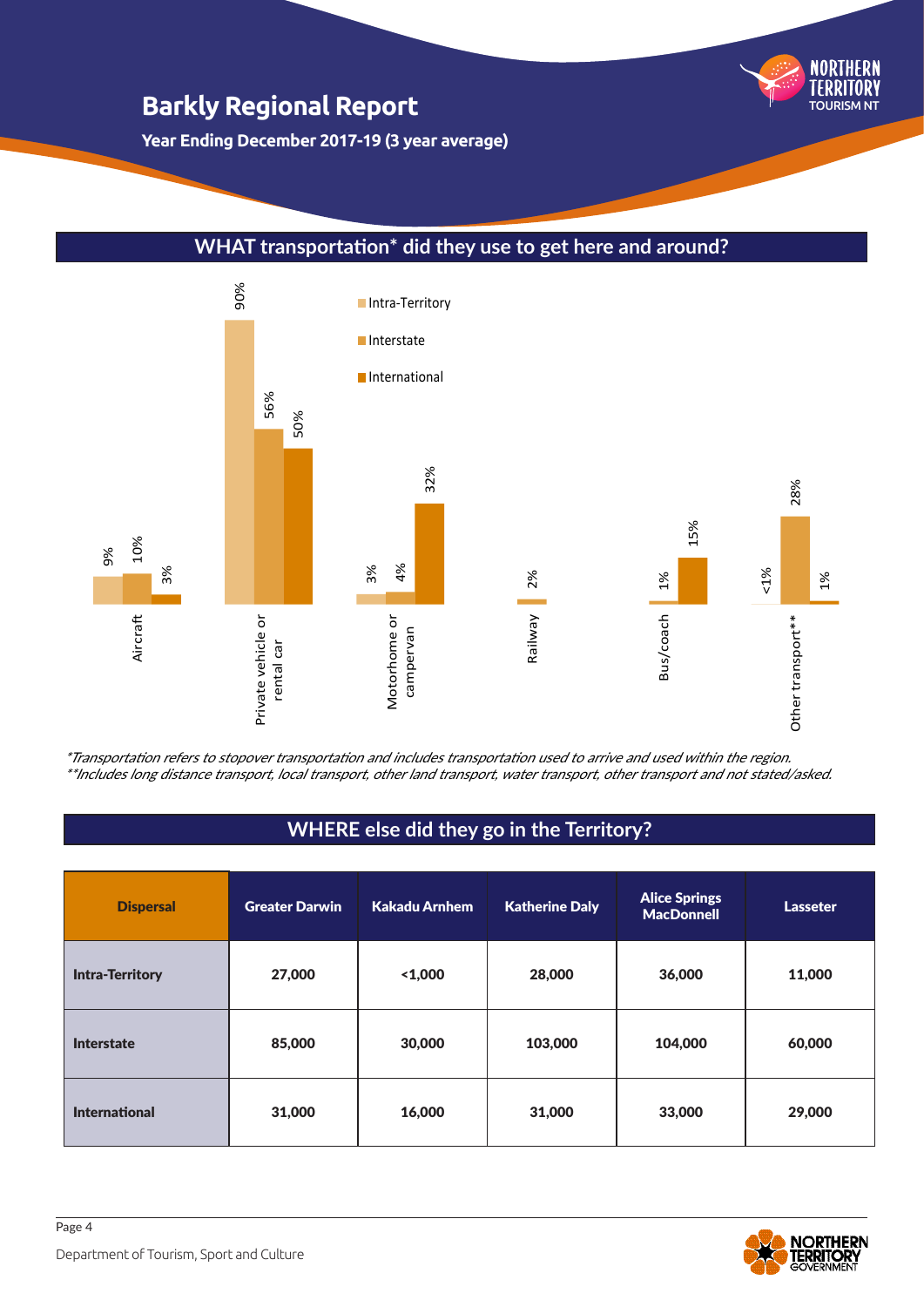**Year Ending December 2017-19 (3 year average)**

### **The domestic leisure drive\* market in focus**

| <b>Domestic Leisure Drive</b> | Intra-<br><b>Territory</b> | Interstate** | <b>Domestic</b> |
|-------------------------------|----------------------------|--------------|-----------------|
| <b>Visitors</b>               | 18,000                     | 25,000       | 43,000          |
| <b>Visitor nights</b>         | 26,000                     | 40,000       | 66,000          |
| <b>ALOS</b> (nights)          | 1.5                        | 1.6          | 1.6             |

\*\*Caution required when interpreting results due to low sample size.

Around 38% of all domestic visitors to the region over the three year period were leisure drive travellers, which is an average of 43,000 visitors per year.

#### Domestic source markets

NT residents made up 42% of the domestic leisure drive market to the region. Visitors from New South Wales, Queensland and South Australia were contributing a combined 42%.

#### Length of stay

Approximately 96% of the domestic leisure drive market stayed for three or less nights.

#### **Length of Stay - Domestic Leisure Drive Market**

**ACT 2%**

**NT 42%**



\*Domestic leisure drive is defined as domestic visitors who travelled for the purpose of a holiday or visiting friends and relatives that also used drive transportation in the region.

Note: Expenditure data is not available by type of transportation used.



**NSW 12%**

**Domestic Leisure Drive Source Market**

**VIC 8%**

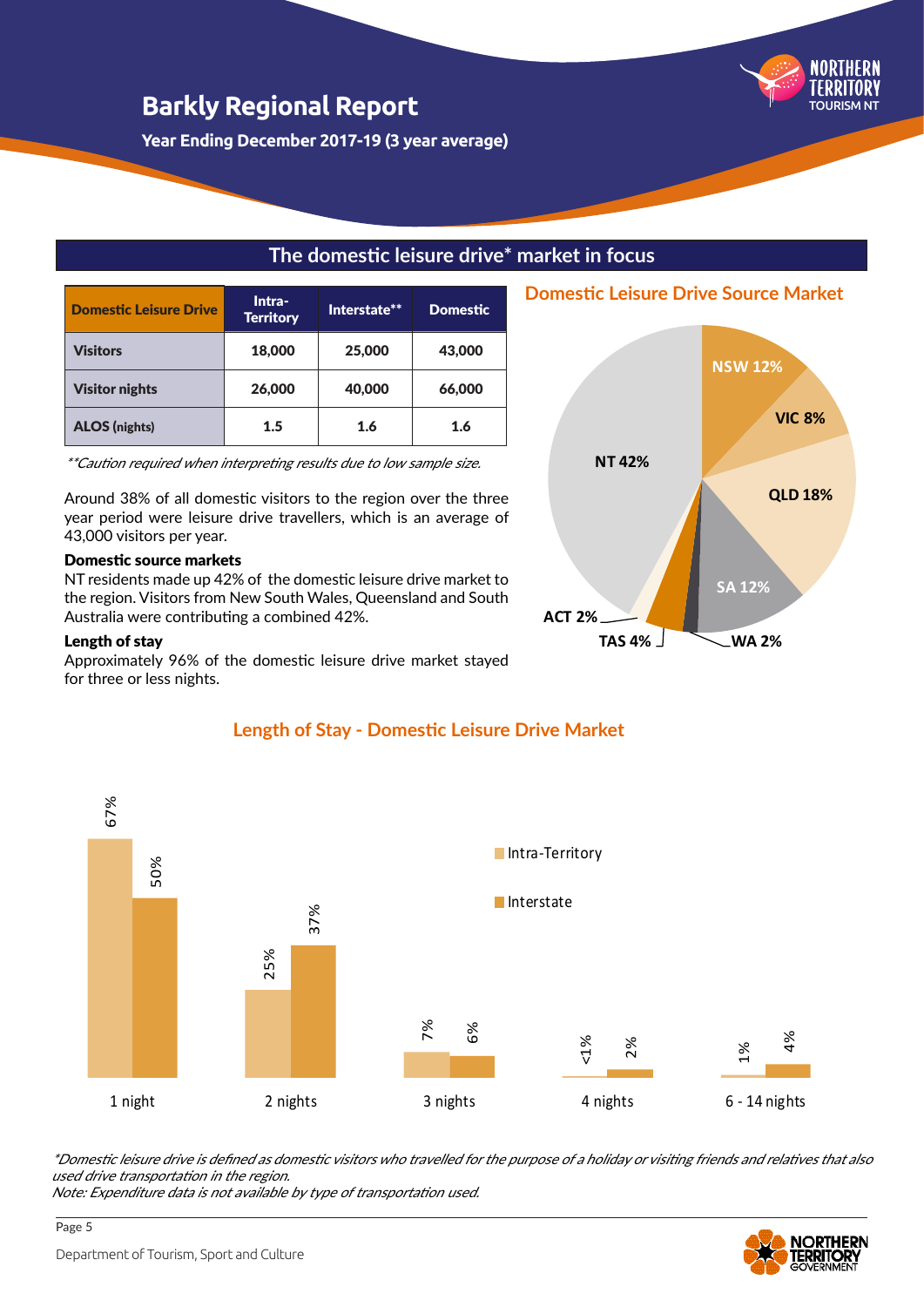**Year Ending December 2017-19 (3 year average)**

#### **Youth visitation to the region**

| <b>Youth</b>          | Domestic* | <b>International</b> | <b>Total</b> |
|-----------------------|-----------|----------------------|--------------|
| <b>Visitors</b>       | 21,000    | 6,000                | 27,000       |
| <b>Visitor nights</b> | 28,000    | 39,000               | 67,000       |
| <b>ALOS</b> (nights)  | 1.4       | 6.1                  | 2.5          |

\*Caution required when interpreting results due to low sample size.

#### **Youth Purpose of Visit**



\*Includes employment, education, other reason, no other reason and in transit.

Youth is defined as any visitor aged 15 to 29 years of age, who did not travel as part of a family group (parents and children) or school group.

TOURISM NT

Figures in the table on the left are based on a five year average for Year Ending December 2015-19.

The youth market contributes just over a fifth (21%) of all visitors to the Barkly region. They also contribute over a fifth (22% or 67,000 nights) of all nights in the region.

Domestic youth visitors make up the largest number of youth visitors to the region, representing just over three quarters (76%) of the market. International youth make up 24% of the market, however stay over four times as long as domestic youth.

Domestic Aboriginal cultural experiences include: experience Aboriginal art/ craft and cultural displays, and visit an Aboriginal site/ community. International Aboriginal cultural experiences include: experience Aboriginal art/ craft and cultural displays, visit an Aboriginal site/ community, and attend an

### **Visitors interested in Aboriginal cultural experiences/participation**

| <b>Aboriginal Culture</b> | Domestic* | <b>International</b> | <b>Total</b> |
|---------------------------|-----------|----------------------|--------------|
| <b>Visitors</b>           | 5,000     | 11,000               | 16,000       |
| <b>Visitor nights</b>     | 8,000     | 44,000               | 52,000       |
| <b>ALOS</b> (nights)      | 1.4       | 3.8                  | 3.0          |

\*Caution required when interpreting results due to low sample size.

Aboriginal culture is a niche segment for those visiting the Barkly region, with 13% of visitors participating in these activities.

The majority of those who were interested in Aboriginal culture were in the region for the purpose of a holiday. More specifically, 98% of international visitors and 65% of domestic visitors who participated in Aboriginal cultural activities were on a holiday.

### 65%  $000$ Domestic International **Aboriginal Culture Purpose of Visit**

Aboriginal performance.



\*Includes employment, education, other reason, no other reason and in transit.

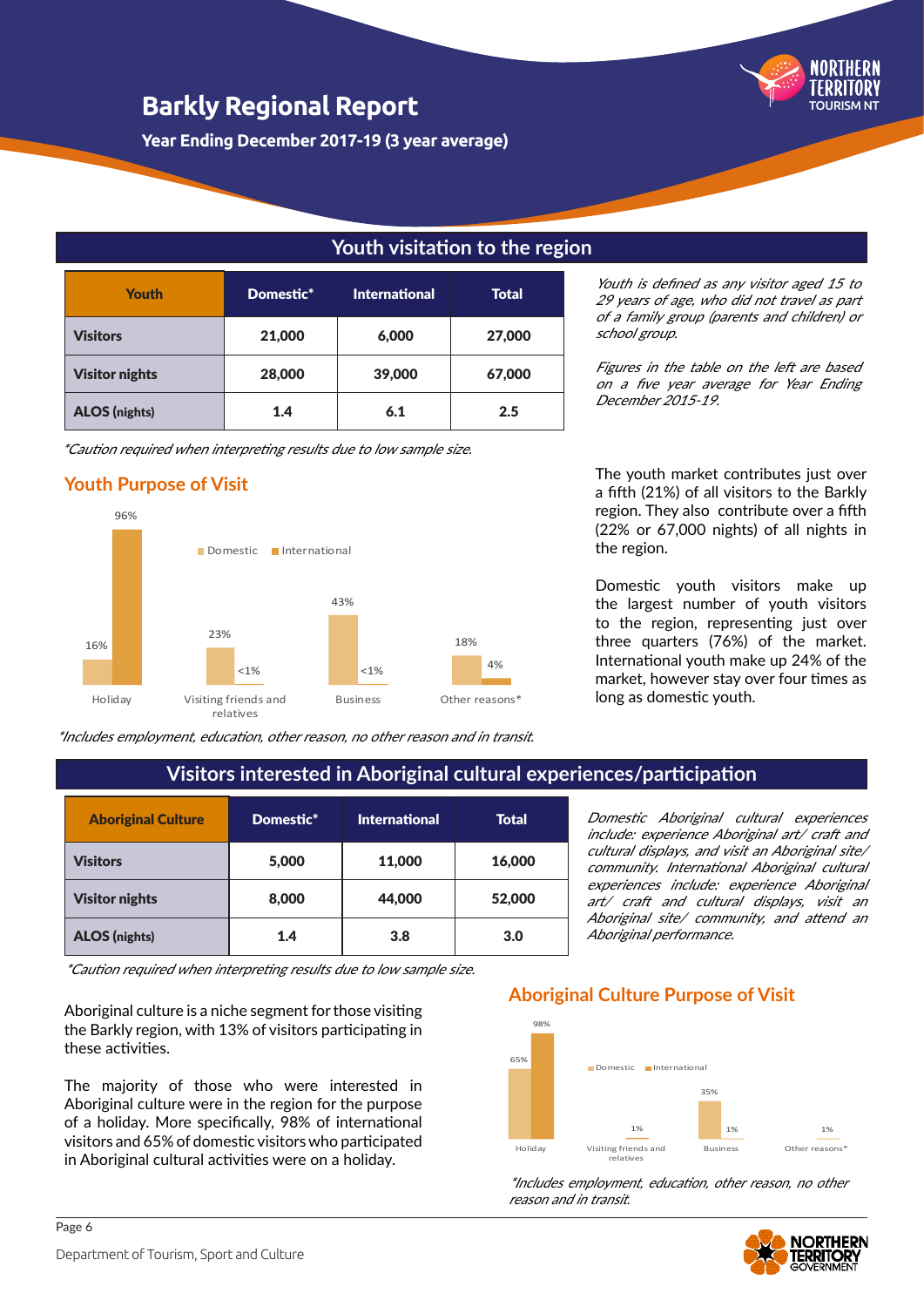

### **HOW do internationals get here?**

Almost 60% of international visitors to the Barkly region arrived through the east coast ports of Sydney, Melbourne and Brisbane.

**Ports of Entry/Exit by International Visitors who Visited Barkly Three Year Average, Year Ending December 2017-2019**



Note: Other ports of entry and exit, including the Gold Coast, accounted for less than 2%. East coast ports are defined as Sydney, Melbourne and Brisbane. Percentages may not add to 100% due to rounding.

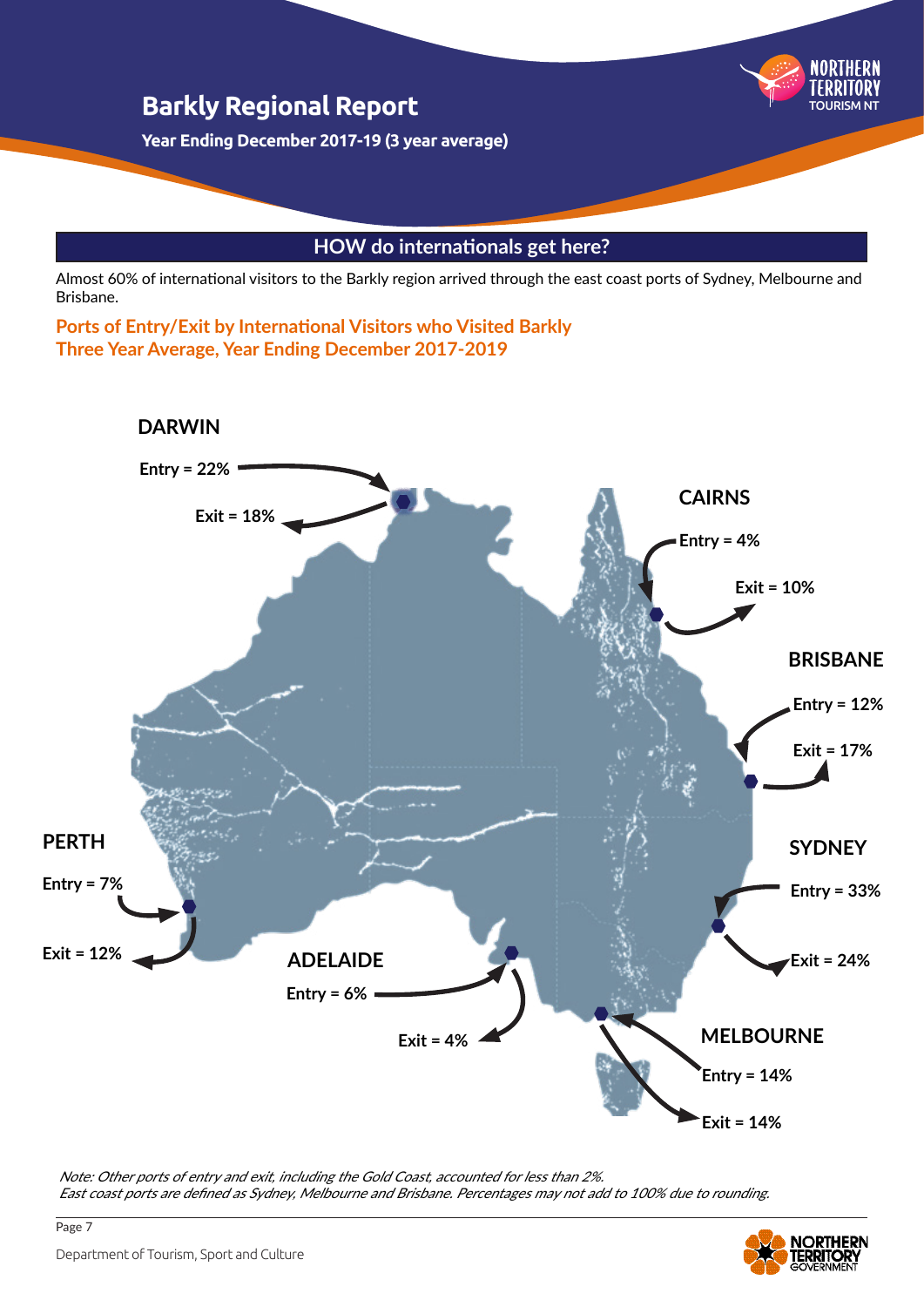

**Year Ending December 2017-19 (3 year average)**

### **WHERE did they stay?**



\*Includes guest house/ bed & breakfast, rented house/apartment/flat or unit, other commercial accommodation (e.g. boat, glamping, other), own property, other private accommodation, other accommodation, in transit and not stated/asked. Note: short term letting could come under any number of accomodation types.

#### **WHAT activities did they do?**



Note: Activities include both international and domestic overnight visitors. Activities reported for domestic visitors would have taken